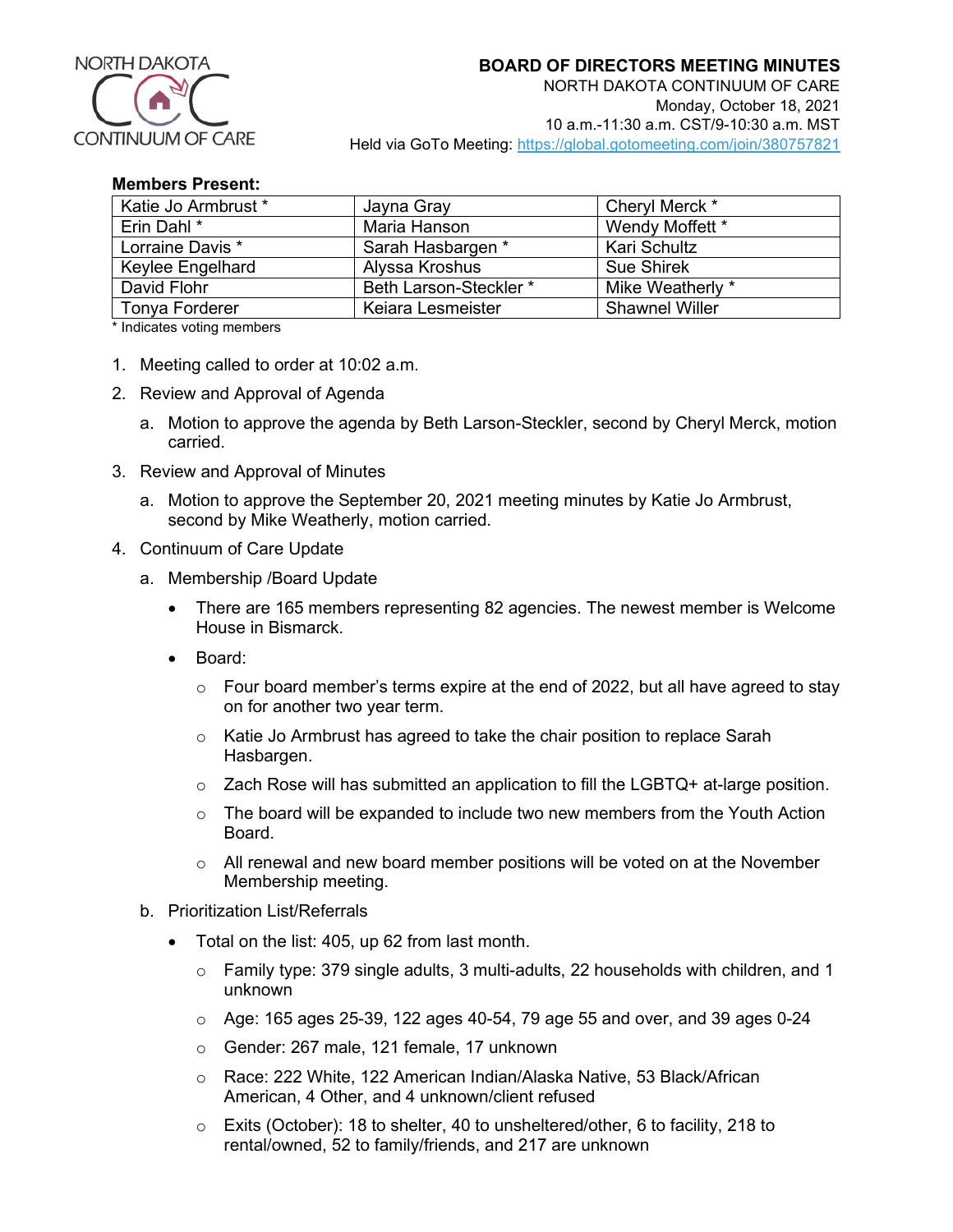

- o Average days on the list for September is 143
- o Referrals: 420 referrals as of October 7, 2021
	- **Successful: 26**
	- Unsuccessful (unable to contact client): 35
	- Unsuccessful (client selected another provider): 15
	- **Unsuccessful (client other): 45**
	- **Unsuccessful (provider rejected): 13**
	- Pending: 286
- c. CoC Competition
	- Available funding amounts and the timeline were presented as a reminder of the information that was shared at the beginning of the competition.
	- The competition priority list was reviewed with the board
		- $\circ$  All renewal projects that applied were renewed at their full amount and ranked in tier 1.
		- $\circ$  ND Department of Human Services (ND DHS) chose not to renew their grant. ND DHS will work with the clients who are currently on this program to enroll them in another program. The amount of this grant was awarded by the Rating & Ranking Committee to ICA to cover the costs of HMIS. Per the CoC Rating & Ranking Policy, HMIS is to be ranked first in tier 1.
		- $\circ$  Three new projects (two DV bonus and one CoC bonus) were awarded funds by the Rating & Ranking Committee. NATIVE, Inc. received the CoC bonus at \$102,515 and Presentation Partners in Housing (\$75,000) and Safe Alternatives for Abused Families (\$193,124) received the DV bonus.
		- o Four new applicants were not funded: The Salvation Army (Bismarck), Missouri Slope Areawide (MSA) United Way (Bismarck), Amachi Mentoring (Devils Lake), and Presentations Partners in Housing (Fargo). The only application that was submitted to HUD and not ranked was MSA United Way. The other three withdrew their applications or did not submit the application in e-snaps.
		- $\circ$  Motion to approve the priority list made by Mike Weatherly, second by Beth Larson-Steckler, motion carried.
- d. Students experiencing homelessness (school year 2020-2021)
	- In total, the state reported 1,764 students experiencing homelessness in the 2020-2021 school year. Out of the 188 school districts in the state, 14 reported having students experiencing homelessness of more than 10, 143 districts reported zero students, and 31 reported having 10 or less students.
		- $\circ$  Region 1 had the highest number of students again this year with 494 students; Williston had the most students in this region with 295.
		- o Region 2 had 119; Minot reported the full number.
		- o Region 3 had 99; Belcourt had the most students in this region with 69.
		- o Region 4 had 84; Grand Forks reported the full number.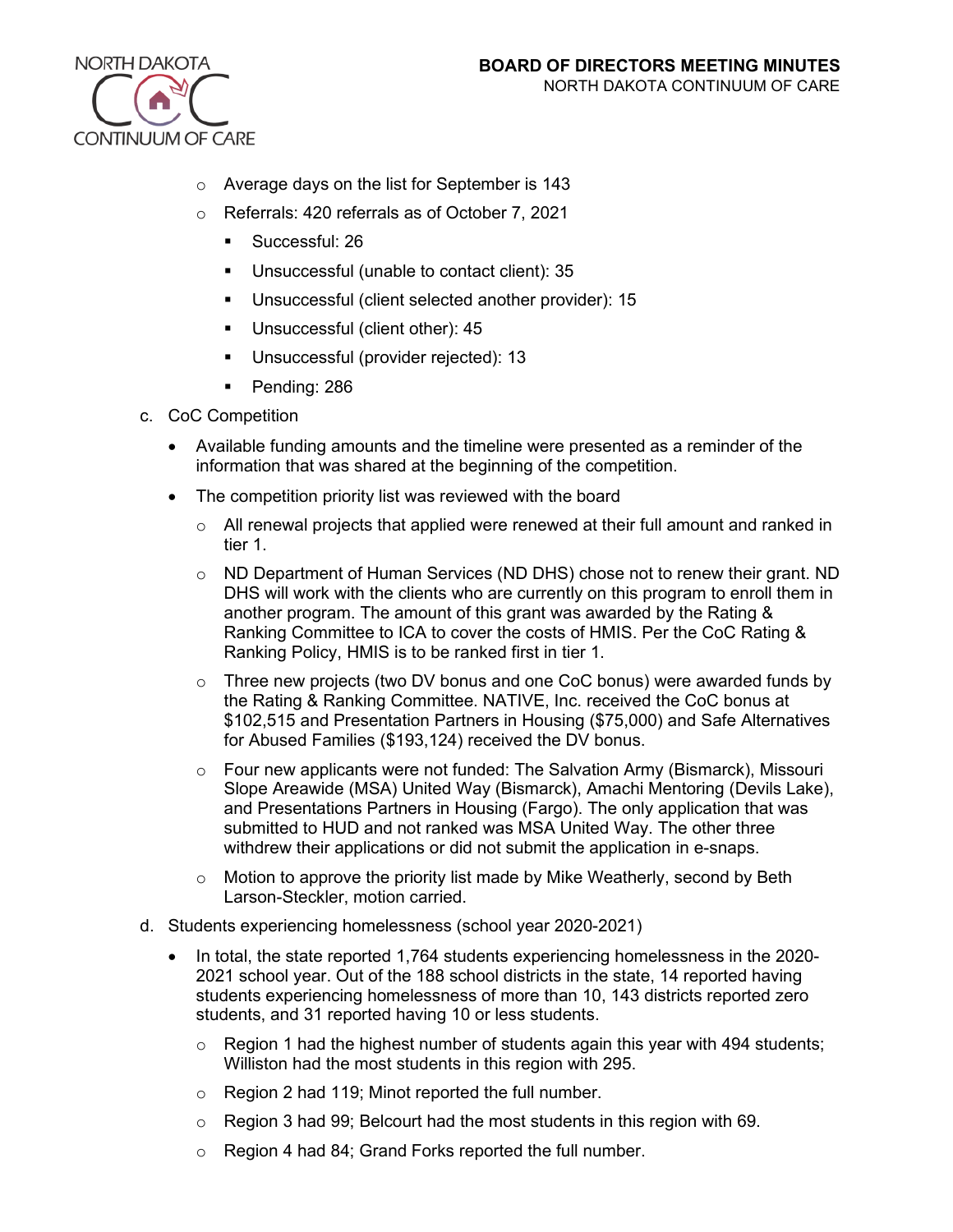

- $\circ$  Region 5 had 408; Fargo had the most students in this region with 206.
- o Region 6 reported 0 students.
- $\circ$  Region 7 had 406; Bismarck had the most students in this region with 322.
- o Region 8 had 55; Dickinson reported the full number.
- e. November Membership Meeting
	- The following items will be on the agenda for the November membership meeting:
		- o Prioritization list/referrals
		- o CoC competition (main focus)
		- o YHDP
		- o Students experiencing homelessness
		- o ND DHS, Behavioral Health Services (Heather Brandt)
- f. Other
	- VI-SPDAT/Prioritization Policy: Planning to pilot the new tool in November/December and continue to plan for a full roll-out of the tool in January.
	- YHDP: The RFP was sent out for a consultant to assist in the development of the coordinated community plan. The team continues to meet with HUD TA on a weekly basis. The planning grant was awarded at just under \$60,000.
- 5. Partner Updates
	- a. NDCHP
		- Quarterly meeting is scheduled for November 3 to talk about Homeless Awareness Week.
		- NLIHC partnership of being a liaison on getting information out and there is an RFP for that.
	- b. ICA
		- Federal reporting season is in motion. HUD released when data will be required to be reported for the LSA. November will be the month to work on data clean-up by the agencies. Kari will not be doing an data clean-up this year, as this is the responsibility of the agencies. Accurate data and clean-up is important to the CoC to adequately reflect the work in ND.
		- PIT/HIC will be upon us soon.
		- ICA is working on the updated data elements that were established by HUD, prioritizing reports that need to be done as every single report will be reviewed.
	- c. NDHFA
		- Dave provided information on NDHFA's contributions for FY20 and FY21 of the CoC program and that it aligned with what the agency had initially projected.
		- NDHFA requested stakeholders complete a survey for HOME-ARP funding priorities and policies for ND.